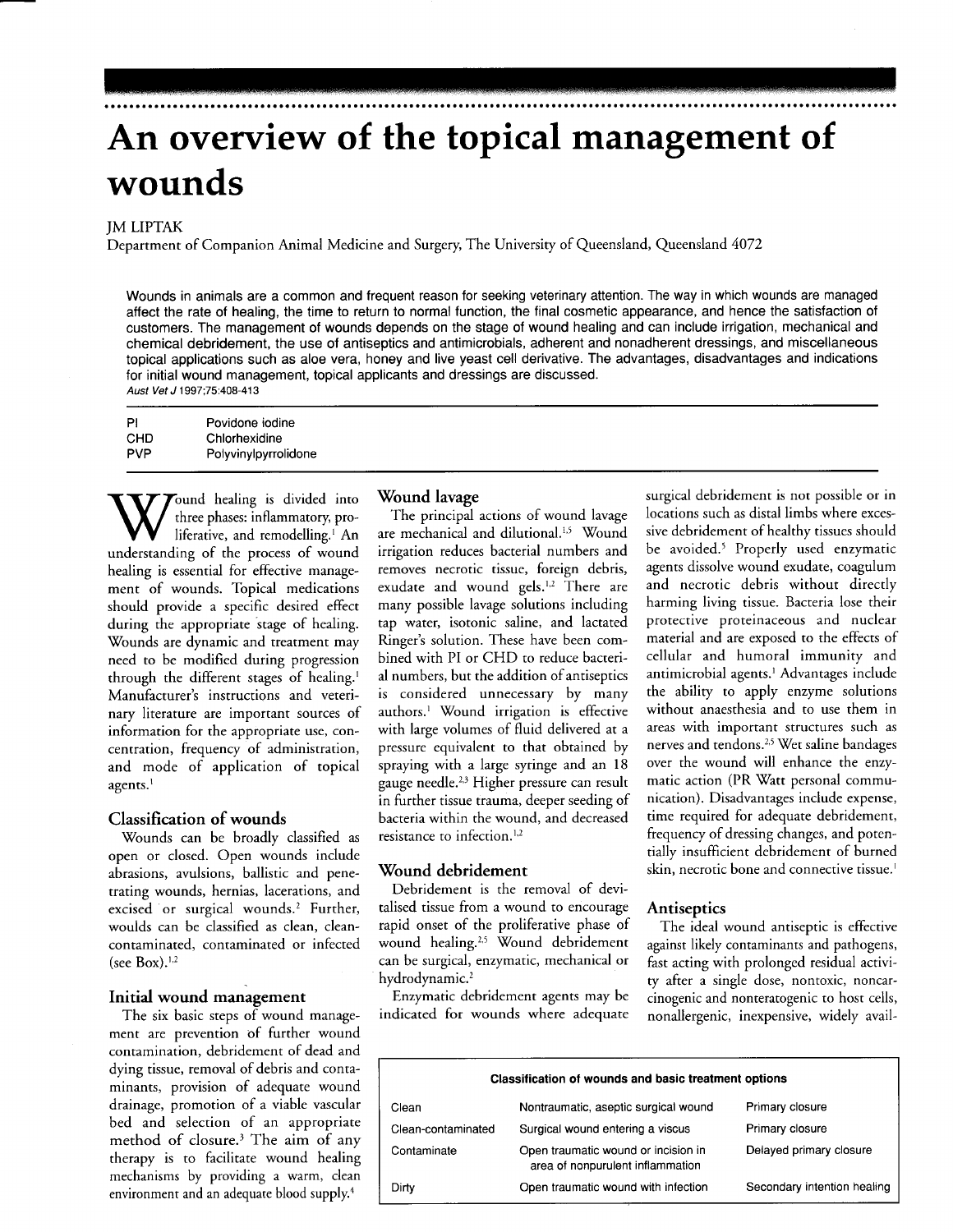able, incapable of promoting bacterial resistance and has minimal systemic absorption.<sup>1,2</sup> CHD and PI are the most common and effective antiseptics used in veterinary medicine (see Box).

#### Chlorhexidine

Chlorhexidine has a wide spectrum of antibacterial activity, good residual activiry and low systemic absorption and toxiciry. CHD is available as acetate, gluconate, or hydrochloride salts.<sup>1</sup> CHD diacetate, as a 0.05% aqueous solution, significantly reduces bacterial populations in a contaminated wound without increasing tissue inflammation.' CHD has a long residual activity, even in the presence of organic matter, as it binds to proteins in the stratum corneum leaving a persistent residue for at least 48 h.<sup>6</sup> Higher concentrations result in compromised wound epithelialisation, granulation tissue formation and wound contraction, and decreased tensile strength.<sup>1</sup> CHD diluted in electrolyte solutions results in formation of a precipitate within 4 h but the precipitate does not delay wound healing or affect the efficacy of CHD as an antiseptic.<sup>7</sup> Gram-negative organisms, such as Proteus, Serratia and Pseudomonas, have developed a resistance or have an inherent resistance to CHD.<sup>1,2</sup> In vitro studies have shown that 0.05% CHD is 100% lethal to Staphylococcus intermedius, epidermal cells and fibroblasts.<sup>7</sup> In vitro comparisons are not reliable indicators of in vivo efficacy as bacteria have developed better mechanisms for survival in an abnormal environment and host cells in cell cultures are more susceptible to toxic insults.<sup>1</sup> CHD can cause acute contact dermatitis,<sup>1</sup> synovitis and synovial ulceration if used as a joint lavage,<sup>6</sup> and ototoxicity if used to lavage the middle ear.<sup>1</sup>

#### Pouidone iodine

PI is an iodine solution containing free iodine and PVP. The bacteriocidal activity of PI is proportional to the concentration of free iodine.<sup>1.6</sup> PVP has no antibacterial activiry but its affiniry for cell membranes enhances the efficacy of free iodine and reduces the staining, instability, and tissue irritation associated with free iodine.<sup>1</sup> PI has good antimicrobial activity against Gram-positive and Gram-negative bacteria, Candida and fungi.<sup>6</sup> Bacterial resistance to jodine has not been identified.<sup>1</sup> PI has a residual activity of only 4 to 6 h and hence requires frequent applicaTypes of antiseptics, recommended concentration, and spectrum of activity

| Chlorhexidine        | 0.05%              | Gram-positive and some Gram-negative bacteria              |
|----------------------|--------------------|------------------------------------------------------------|
| Povidone lodine      | $1\%$              | Gram-positive and -negative bacteria, and fungi            |
| Sodium hypochlorite  | $0.125$ to $0.25%$ | Gram-positive and -negative bacteria, fungi<br>and viruses |
| Quaternary ammoniums | 0.002 to 0.007%    | Gram-positive bacteria, fungi, protozoa and viruses        |
| Acetic acid          | 0.25 to 0.5%       | Gram-positive and negative bacteria                        |
| Hydrogen peroxide    | 1 to $3\%$         | <b>Bacterial spores</b>                                    |
| Silver nitrate       | 0.5%               | Gram-positive and some Gram-negative bacteria              |
|                      |                    |                                                            |

tion.<sup>1</sup> It is inactivated by organic matter and hence adequate debridement and irrigation is required for effective antisepsis.<sup>6</sup> In vitro, PI results in fibroblast and leukocyte cytotoxicity, inhibited neutrophil migration, reduced lymphocyte blastogenesis and limited granulocyte and monocyte viability.<sup>1,6</sup> PI can cause acute contact dermatitis, metabolic acidosis, thyroid dysfunction, and ototoxicity.<sup>1</sup> Detergents formed by combining surfactants with PI are deleterious to wound tissue and potentiate infection.<sup>6</sup>

#### Other antiseptics

Other skin antiseptics include alcohol, sodium hypochlorite (or Dakin's solution). quaternary ammonium compounds, acetic acid, hydrogen peroxide and silver nitrate. These antiseptics do not have the broad spectrum efficacy or wide margin of safety of CHD or PI.<sup>1</sup>

#### Topical antibiotics and sulphonamides

The use of topical antimicrobials (see Box) is controversial.<sup>1</sup> The potential advantages of these agents over antiseptics include selective bacterial toxicity, efficacy is not reduced in the presence of organic matter and combined efficacy with systemic antimicrobial therapy.<sup>1</sup> They are proposed to promote normal healing by protecting the wound from superficial infection. Potential disadvantages include expense, reduced antimicrobial spectrum, potential for bacterial resistance, creation of superinfections and increased nosocomial infections.<sup>1</sup> Important considerations in the selection of a topical drugs include the antimicrobial spectrum, dose, pharmacokinetics, tissue and systemic toxiciry timing, route of administration and rype of preparation (lavage, ointment, cream, or powder).' Topical and systemic antibiotics have less benefit once infection has become established as the presence of wound coagulum prevents antibiotics from reaching effective levels in deep tissues and systemic antibiotics from reaching superficial bacteria.<sup>1</sup>

Topical antimicrobials are indicated prior to the development of the granulation tissue bed as they may prevent or control infection while devitalised tissue and foreign material are still present in the wound. Epithelialisation may be delayed by topical antimicrobials with a petroleum base.<sup>1,2</sup> In vitro studies have shown that topical antimicrobials administered at bacteriocidal concentrations are either cytotoxic or impair local cell function. Staphylococcus and Streptococcus spp are the most common pathogens found in traumatic and postoperative wounds but Gram-negative and mixed infections are possible.<sup>1</sup>

#### Beta lactams

Cephazolin (Kefzol, Eli Lilly), locally applied at 20mg/kg provides high concentrations of antibiotic in wound fluid above the mininum inhibitory concentration for a longer time than systemic cephazolin at the same dose rate.<sup>1</sup> Powdered cephazolin has been used topically to provide higher and more prolonged tissue concentrations than solutions.<sup>1</sup> Other antibiotics are poorly absorbed from topical sites and are less effective in treating established infection.<sup>1</sup>

#### Bacitracin-polymyxin and B-neomycin

The triple combination of bacitracin, polymyxin B and neomycin (Neosporin Topical, Glaxo Wellcome) has a wide range of antimicrobial activity, especially against Gram-positive organisms, but is ineffective against Pseudomonas aeruginosa.<sup>8</sup> The zinc component of bacitracin stimulates re-epithelialisation of partial thickness wounds in pigs but can retard wound contraction.8 These antimicrobials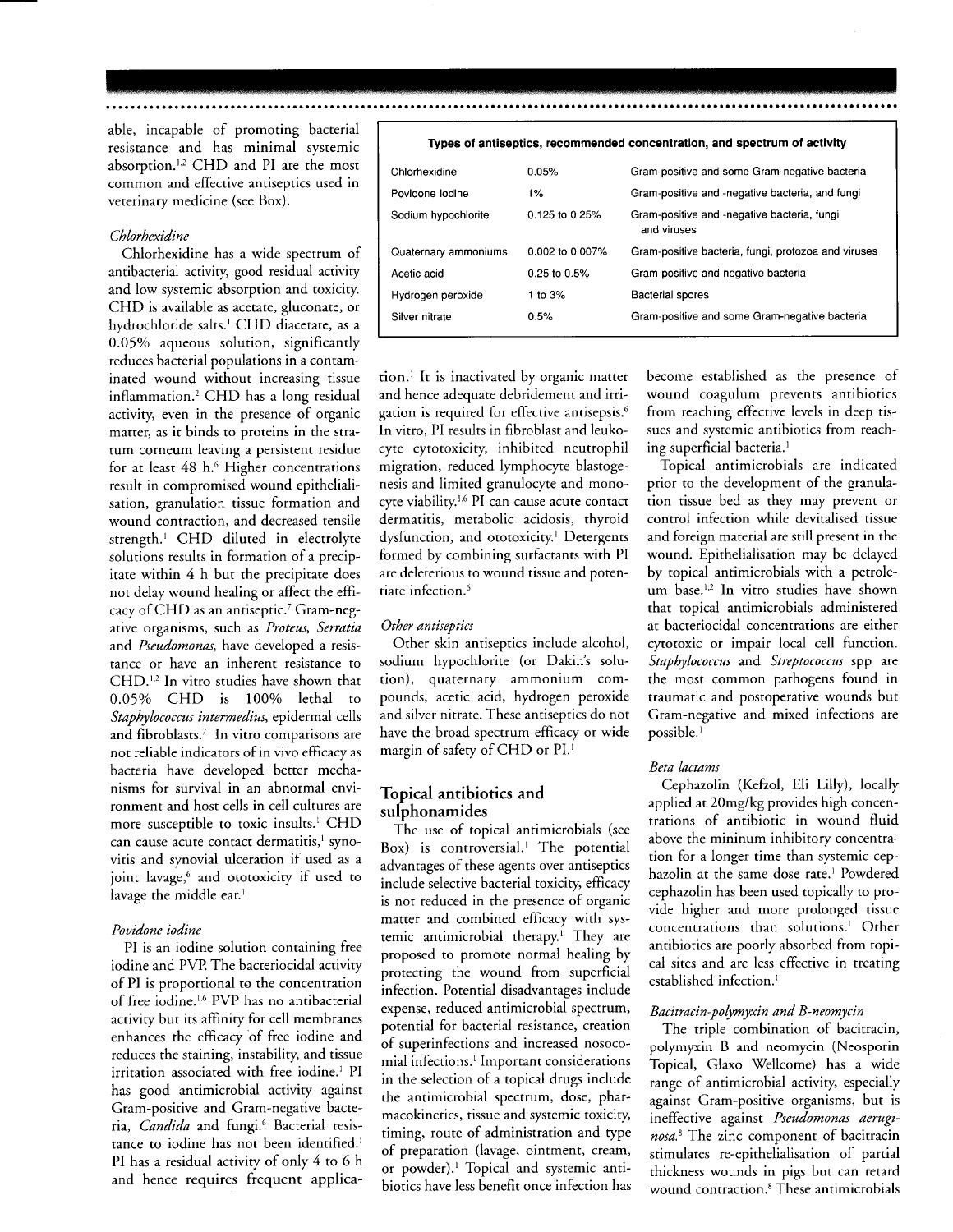are poorly absorbed and hence systemic toxicity is rare.<sup>6</sup> Toxicities include ototoxicity, neurotoxicity and nephrotoxicity.<sup>8</sup>

#### Siluer sulphadiazine

Silver sulfadiazine (Silvazine, Smith and Nephew) has a broad spectrum of activity against many bacteria, especially Pseudomonas spp and fungi.<sup>1</sup> It enhances epithelialisation in pigs and mice, and is a carrier agent for topical growth factor administration.<sup>1</sup> This agent has in vitro toxicity to human keratinocytes and fibroblasts, and inhibits the function of polymorphonuclear cells and lymphocytes.<sup>9</sup>

#### Other antimicrobials

Other antimicrobials used in open wound management include gentamicin and nitrofurazone.<sup>6</sup>

#### 'Wound dressings

The purpose of bandaging is to minimise haematoma and oedema formation, reduce dead space, protect against additional contamination or trauma, absorb drainage, establish adequate oxygen tension, maintain a moist environment and minimise motion.<sup>10</sup> A moist environment encourages angiogenesis which is essential for the delivery of cellular components for wound healing.<sup>10</sup> Various types of would dressings are available (see Box).

Adherent dressings<br>Wounds in the inflammatory phase will require adherent dressings to remove necrotic debris, foreign matter and viscous exudate.<sup>1,11</sup> Bandage material adheres to wounds when granulation tissue penetrates the interstices of the dressing. Fibrinous and capillary invasion entrap the primary layer and proteinaceous exudate and necrotic debris penetrate the bandage.<sup>1,5</sup> The degree of adherence depends on the size of the interstices in the dressing material. A wide mesh gauze results in better adherence and debridement.<sup>11</sup> Adherent dressings may be applied wet or dry depending on the nature of the exudate and degree of debridement required.<sup>11</sup>

The wet-to-dry adherent dressing is most commonly used. Sterile sdine is used as a wetting agent, and soluble medications, antibiotics, enzymes and/or antiseptics may be added.<sup>4</sup> The dry-to-dry bandage is indicated for low viscosiry exudates.<sup>5,11</sup> These dressings will disrupt

#### Antimicrobials available for topical wound management and their spectrum of activity

| Cephazolin                      | Gram-positive and some Gram-negative bacteria             |
|---------------------------------|-----------------------------------------------------------|
| Bacitracin-polymyxin B-neomycin | Gram-positive and -negative bacteria, not Pseudomonas spp |
| Silver sulphadiazinine          | Gram-negative and some Gram-positive bacteria and fungi   |
| Gentamicin                      | Gram-negative bacteria                                    |
| Nitrofurazone                   | Gram-positive and -negative bacteria, not Pseudomonas spp |

#### Types of wound dressings and their indications

|                                 | <b>Adherent dressings</b>                              |
|---------------------------------|--------------------------------------------------------|
| Wet to dry                      | Inflammatory stage, high viscosity exudate             |
| Dry to dry                      | Inflammatory stage, low viscosity exudate              |
|                                 | <b>Nonadherent dressings</b>                           |
|                                 | Semiocclusive dressings                                |
| Calcium/calcium-sodium alginate | Transition from inflammatory to reparative stages      |
| Petroleum impregnated           | Early reparative stage, viscous to sanguineous exudate |
| Polyethylene glycol             | Early to mid-reparative stage, sanguineous exudate     |
|                                 | Occlusive dressings                                    |
| Polyurethane film               | Partial thickness injuries or hydrogel covering        |
| Hydrocolloid                    | Healthy granulation tissue bed with low exudate        |
| Hydrogel                        | Reparative stage                                       |
| Hydrophilic                     | Deep granulating wounds or high exudate or transudate  |
| Foam                            | Deep wounds with low exudate                           |
| <b>Biologic</b>                 | Reparative stage                                       |

granulation tissue and hence should only be used during the debridement phase.

#### Nonadherent dressings

Semiocclusive dressings

A nonadherent dressing should be used when the wound is in the reparative stage of heding with formation of granulation tissue and production of a more sanguineous exudate.<sup>1</sup> Nonadherent dressings are either semiocclusive or occlusive. Nonadherent dressings have either an absorptive secondary layer or are natural or synthetic fibres impregnated with petroleum or polyethylene glycol." Petroleum-based dressings (Jelonet and Bactigras, Smith and Nephew) are inert, nontoxic, nonsensitising, nonirritating and water insoluble, thereby maintaining permanent lubricity and permitting nonpainful removal.<sup>11,12</sup> Petroleum-based dressings increase wound contraction and result in absorption of bacteria and exudate from full thickness skin wounds on dogs. However, they may delay epithelisa- $\overline{\text{tion}}$ .<sup>11,12</sup>

Calcium or calcium-sodium alginate dressings

Calcium alginate dressings (Kaltostat, BritCair; Sorbsan, Steriseal) are flat, nonwoven pads of either calcium-sodium alginate fibre or pure calcium alginate fibre. They are salts of alginic acid extracted from certain species of brown seaweeds. These dressings are used during the transition from debriding dressings to hydrocolloids.<sup>5</sup> They form a gel via ion exchange when they absorb wound exudate, and encourage epithelialisation and granulation. Calcium contributes to the clotting mechanism. They are not occlusive<sup>5,10</sup> and useful in deep, soft tissue cavities and fistulas.<sup>10</sup>

#### Occlusive dressings

Fully occlusive dressings are used for healthy wounds in the repair phase where exudation is minimal. They are broadly classified as biological or synthetic.<sup>12</sup> Occlusive dressings require less frequent changing and will accelerate epithelialisation by up to 50% and protect the new epithelium from abrasion.<sup>5,9,10</sup> They act as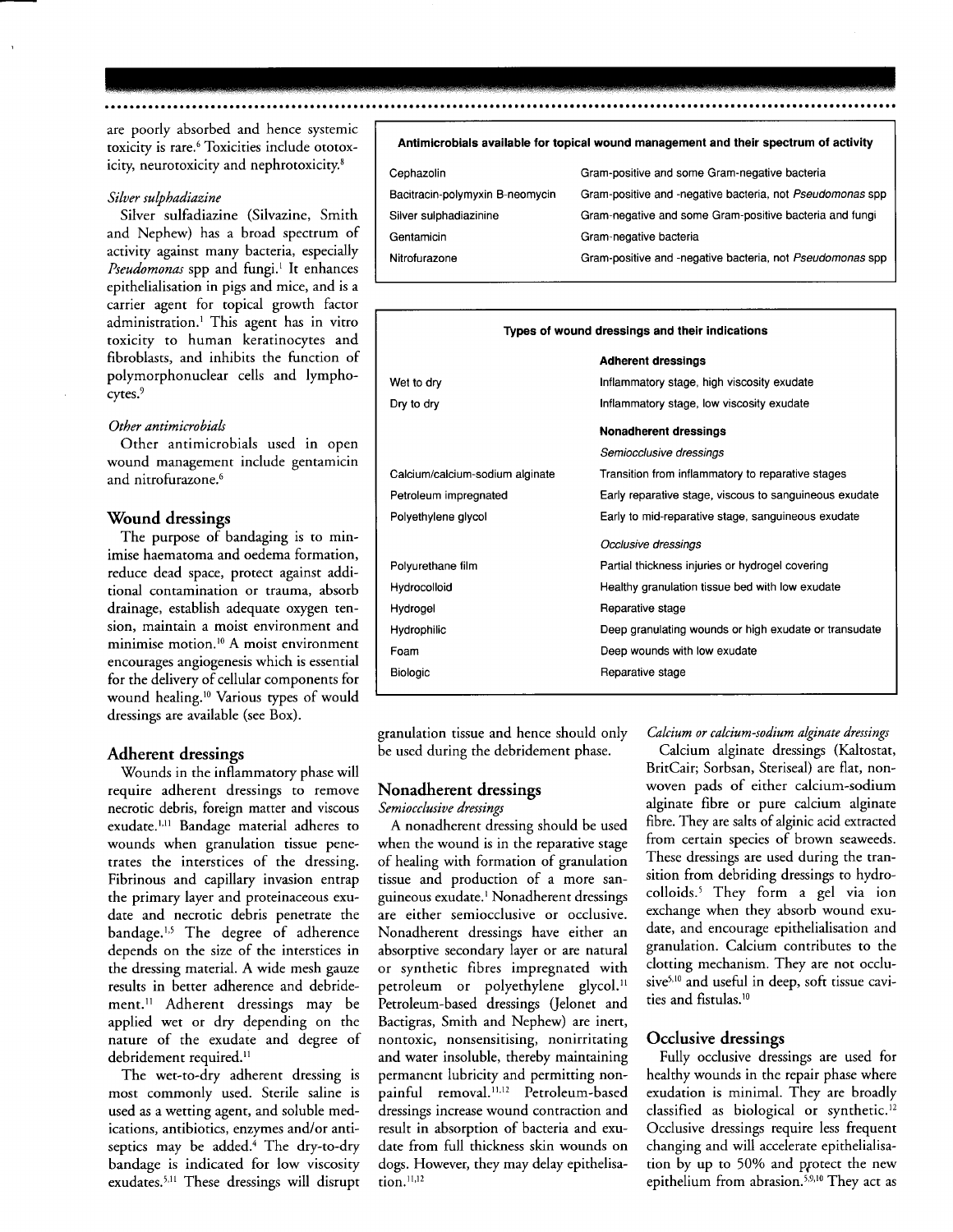a physical barrier to contamination by bacterial pathogens, stimulate collagen synthesis and reduce fluid loss from wounded tissues.<sup>13</sup> Occlusive dressings are thin, transparent and biodegradable, and adhere to the surrounding skin but not the wound.<sup>12</sup> Careful clipping around the wound is required for effective adhesiveness.<sup>11</sup> Occlusive dressings can be changed every 5 to 14 days. However, retained moisture may lead to bacterial contamination, tissue maceration and bandage separation.<sup>12</sup>

#### Polyurethane films

Polyurethane films (Allevyn, Smith and Nephew; Tegaderm, 3M) are used on parrial thickness dermal injuries or as coverings for hydrogels, hydrophilic pastes or powders.' They are waterproof, semipermeable to vapour, transparent, adhesive and analgesic.<sup>10</sup> Polyurethane films are indicated for wounds where granulation tissue is established and wound exudate is declining.' They are contraindicated in infected wounds or wounds with copious drainage.'Advantages include high conformability, effectiveness for superficial wounds and transparency.<sup>10</sup> Disadvantages include potential for channelling of bacteria to the wound site, periwound maceration and damage to new epithelial tissue when removed.<sup>10</sup> Polyurethane films are changed every 2 to 3 days or when exudate has accumulated.<sup>10</sup>

#### Hydrocolloid dressings

Hydrocolloid dressings (Granuflex, Convatec; Tegasorb, 3M) are suspensions of starch polymers in an adhesive matrix. They are indicated for the protection of healthy granulating wounds. $1,5$ Hydrocolloid dressings become nonadherent gels when they contact a moist wound surface and form a barrier between the wound and the dressing.<sup>4,10</sup> Although the polyurethane backing is water resistant, it allows evaporation as it is permeable to water vapour, oxygen and carbon dioxide. It is not permeable to bacteria and water.<sup>10</sup> Wounds dressed with hydrocolloid material epithelialise more rapidly but wound contraction is inhibited due to greater production of wound exudate.<sup>5,10</sup> Hydrocolloids increase epidermal healing by 30 to 36%.<sup>10</sup> These dressings are indicated for pressure sores, minor burns, granulating wounds, cavity wounds, wounds with slough or necrotic tissue, and wounds with moderate exudate.<sup>1</sup>

#### Hydrogel dressings

Hydrogels (Intrasite Gel, Smith and Nephew) are thin composites of hydrogel adhered to a fine mesh, thin synthetic fibre, or as a paste in which water is the major constituent of the dispersal phase.<sup>11</sup> They are composed of insoluble hydrophilic polymers that absorb variable amounts of wound fluid, permit autolytic debridement at the wound surface, are easy to apply, encourage a moist wound environment, and are compatible with topical agents.<sup>10</sup> Hydrogels increase the collagenase activity in second degree burns. This activity is further enhanced by pulsed electrical stimulation.<sup>14</sup> These dressings are indicated for flat granulating surfaces such as shallow abrasions, blisters and superficial wounds,<sup>10</sup> whereas gel pastes are better for deep defects in the repair phase.<sup>1</sup>

#### Hydrophilic dressings

Hydrophilic beads, flakes, powders and pastes are polymers which absorb large amounts of wound exudate or transudate and are indicated for deep granulating defects.<sup>1</sup> Hydrophilic agents pull body fluids through the wound tissues to bathe them from the inside.<sup>6</sup> Particulate matter, micro-organisms and plasma proteins are absorbed from the wound surface as capillary flow draws fluid from the wound between the beads.<sup>6</sup> The beads absorb electrolytes and prostaglandins.<sup>6</sup> They may also activate chemotactic factors which attract polymorphonuclear and mononuclear cells.6 Examples are Debrisan (Johnson and Johnson), Avalon Copolymer Flakes Laboratories), Intracell (Technivet) and Intrasite Cavity Filler (Smith and Nephew).

#### Foam dressings

Foam dressings (LYOfoam, Ultra; Allevyn cavity, Smith and Nephew) are cavity wound fillers which have good conformability and provide physical protection and comfort.<sup>4</sup> They are made from polyurethane and are often backed by a semioermeable film with a nonadherent contact surface.<sup>10</sup> The dressings are thin and only absorb a small amount of wound exudate.<sup>10</sup> They are indicated for moderate exudative wounds and wounds in difficult locations such as the ineuinal and axillar areas.<sup>1</sup>

#### Biological dressings

Biologic dressings are pliable, reduce pain, stimulate epithelialisation and collagen synthesis, and increase wound contraction.<sup>1</sup> A porous bovine-derived collagen membrane has been found to be ineffective on the epithelialisation and contraction of open wounds on horse extremities.<sup>15</sup> Equine amnion prevents fluid, protein and electrolyte losses from wounded tissue, decreases pain at the wound site, promotes an earlier return to normal function, decreases bacterial numbers in wound tissue and stimulates re-epithelialisation.13 Amniotic fluid contains allantoin and lysosome, facilitates bacterial clearance and may also contain an intrinsic bacteriocidal compound.<sup>13</sup> Angiogenic or growth factors in amnion are postulated to accelerate healing.<sup>13</sup> Amnion dressings are not commercially available but can be prepared with 0.05% CHD diacetate in sterile water and stored- in a  $0.025\%$  CHD solution.<sup>13</sup>

### Other topical agents

#### Liue yeast cell deriuatiue

Live yeast cell derivatives, a water soluble extract of brewer's yeast, increases wound oxygen consumption, angiogenesis, epithelialisation and collagen synthesis in human wounds.<sup>1,6</sup> They are used in wounds with healthy granulation tissue and in the proliferative stage of wound healing.<sup>16</sup> In horses, they have prolonged healing time by delaying epithelialisation and inhibiting contraction. However, in dogs granulation tissue epithelialises more quickly.6

#### Honey

Honey or sugar paste has been used by veterinary and medical practitioners to treat chronic, nonhealing and infected wounds. Proposed advantages include wound debridement, reduction of oedema, antibacterial activity, promotion of granulation tissue and epithelialisation, improved wound nutrition, and wound deodourisation.<sup>1</sup> Honey-treated wounds show little neutrophilic infiltration and marked proliferation of angioblasts and fibroblasts.'7 The high content of glycine, methionine and proline in honey results in a higher collagen and hydroxyproline concentration in healing tissues.<sup>17</sup> Honey has antimicrobial properties due to production of hydrogen peroxide by enzymatic oxidation of glucose, the presence of inhibin, hypertonicity, low pH and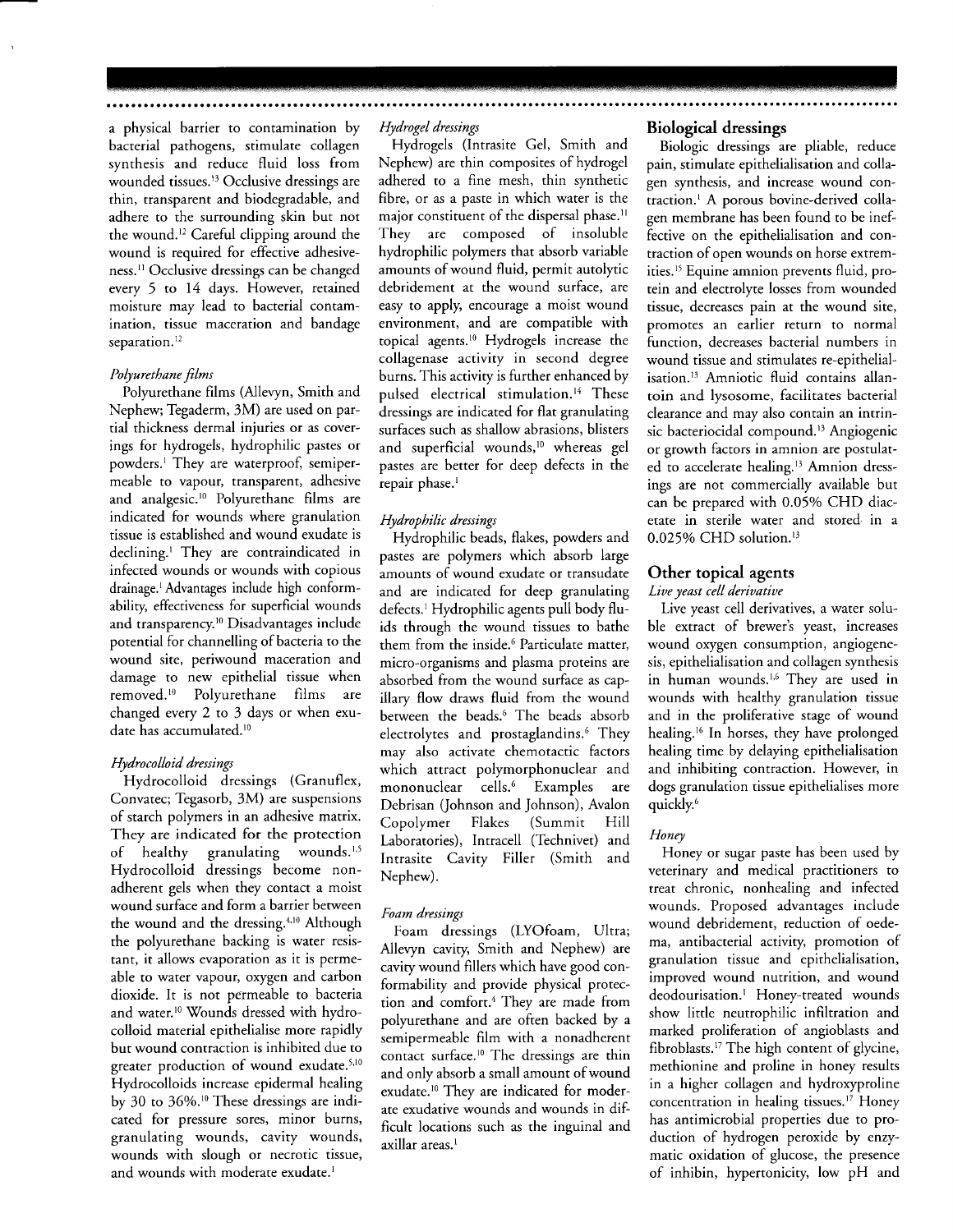unidentified floral sources.<sup>17,18</sup> Manuka honey, floral honey and lime honey have all been associated with better healing than commercial honey and honey from sugar fed bees.<sup>18</sup> Manuka honey does not have hydrogen peroxide activity.<sup>18</sup> Honey is an excellent energy source which may enhance the healing process.<sup>17</sup>

#### Aloe uera

Aloe vera has antibacterial activity against Pseudomonas aeruginosa.<sup>19</sup> It stimulates fibroblast replication and has antiprostaglandin activiry against thromboxane  $A_2$  which is produced in burned dermal tissue and pressure sores.<sup>6,8</sup> Allantoin and acemannan are components of the topical aloe vera extract gel. Allantoin has been reported to enhance epithelialisation in suppurating wounds and resistant ulcers.<sup>8</sup> Acemannan stimulates macrophages to produce the cytokines interleukin I and tumour necrosis factor which, in turn, stimulate angiogenesis, epithelialisation and wound healing.<sup>19</sup> Aloe vera has anti-inflammarory and analgesic activity due to the presence of a salicylate-like substance which has precluded its use in full thickness wounds, especially during the inflammatory phase.<sup>6</sup>

#### Growth factors

Growth factors are cytokines that are released normally during the inflammatory process of healing and are produced by many cells including platelers, macrophages, lymphocytes, neutrophils, fibroblasts, and epithelial cells.<sup>20,21</sup> A variery of growth factors have been studied (see Box).<sup>1,20</sup> Growth factors enhance repair of poorly healing wounds such as radiation injuries, pressure sores and wounds affected by endogenous or exogenous corticosteroids.2l

#### Miscellaneous agents

Tripeptide and tetrapeptide copper complexes are chemotactic for mast cells, have a stimulatory effect on fibroblasts resulting in increased collagen synthesis and stimulate angiogenesis.<sup>22</sup> They enhance the rate of healipg, epirhelialisation and wound closure.<sup>22</sup> Zinc-deficient animals have a delayed closure and reduced tensile strength in the first 7 days of healing.<sup>8</sup> Administration of zinc to deficient animals results in enhanced wound epithelialisation, increased tensile strength and synthesis of collagen and other proteins.<sup>8</sup>

Chitosan, a preparation isolated from

#### Some of the growth factors involved in the wound healing process

| Epidermal growth factor             |  |  |
|-------------------------------------|--|--|
| Platelet derived growth factor      |  |  |
| Transforming growth factor $\alpha$ |  |  |
| Insulin-like growth factor          |  |  |

Epidermal growth factor-like peptide Nerve growth factor Transforming growth factor  $\beta$ Basic fibroblast growth factor

#### Summary of recommendations for the management of topical wounds

Aseptic handling of wound

Copious wound lavage, antiseptics added if bite wound or thermal injury

Judicious debridement

Adherent dressing during inflammatory stage of wound healing, especially wet-to-dry dressing

Nonadherent dressings during reparative stage of wound healing, especially petroleum semiocclusive

Dressings and occlusive hydrogels

Atlantic krill shells, stimulates granulation and epithelialisation of open wounds in animals and has antipruritic properties.<sup>23</sup> The application of glucan to open wounds on rabbits promoted macrophage migration into the wound site, granulation tissue formation and eoithelialisation.<sup>24</sup> Topical nitroglycerin has been used for benign anal disease in humans for the reduction of pain associated with internal anal sphincter hypertonia.25 Vitamin A soaked gelfoam sponges increase wound breaking and tensile srrength in sreroid treated rats.<sup>26</sup> Phenytoin has a biphasic action where it only stimulates cell proliF eration and collagenase acriviry if fibroblasts are in a nonretracting wound under tension.<sup>27</sup>

One study investigated the healing of porcine skin wounds of partial thickness in a liquid environment and reported less inflammation and scar formation without tissue maceration in comparison to air exposed wounds.28 Hyperbaric oxygen stimulates angiogenesis and increases bursting strength of wounds.<sup>29</sup> Promoting early angiogenesis may provide the metabolic environment necessary at the cellular level to boost proliferation and synthetic activity of wound fibroblasts.<sup>29</sup>

#### **Conclusions**

The effective managemenr of wounds will reduce the number of complications and allow rapid return to normal function. The wound should be handled with an aseptic technique, thoroughly irrigated under adequate pressure and judiciously

debrided. Debridement should be delayed if tissue viabiliry is questionable. The use of antibiotics or antiseptics in lavage solutions is debatable but should be avoided unless infection is likely, such as in bite wounds or burns. Aqueous chlorhexidine is the preferred antiseptic solution. The wound should be protected with dressings that are chosen according ro the stage of healing.

Adherent dressings, usually wet-ro-dry, should be used during the inflammatory stage. Alginate dressings may be used during the transition from the inflammarory stage to the proliferative phase when wound exudation is decreasing. Petroleum and then polyethylene glycol based semiocclusive, nonadherent dressings are effective during the early proliferative phase. The occlusive hydrogels are parricularly useful and recommended during this phase.

Wounds in difficult areas or with inherent poor healing qualities may require specialised topical applications or dressings. Honey has been found to be effective especially on extensive shearing injuries. The use of growth factors to enhance wound healing is a rapidly expanding field and may play a significant role in wound managemenr in the future.

#### References

1. Lozier SM. Topical wound therapy. In: Harari J, editor. Surgical complications and wound healing in small animal practice. Saunders, Philadelphia, 1 993:63-88.

2. Waldron DR, Trevor P. Management of superficial skin wounds. In: Slatter DH, editor. Textbook of small animal surgery. 2nd edn. Saunders, Philadelphia, 1993:262-279.